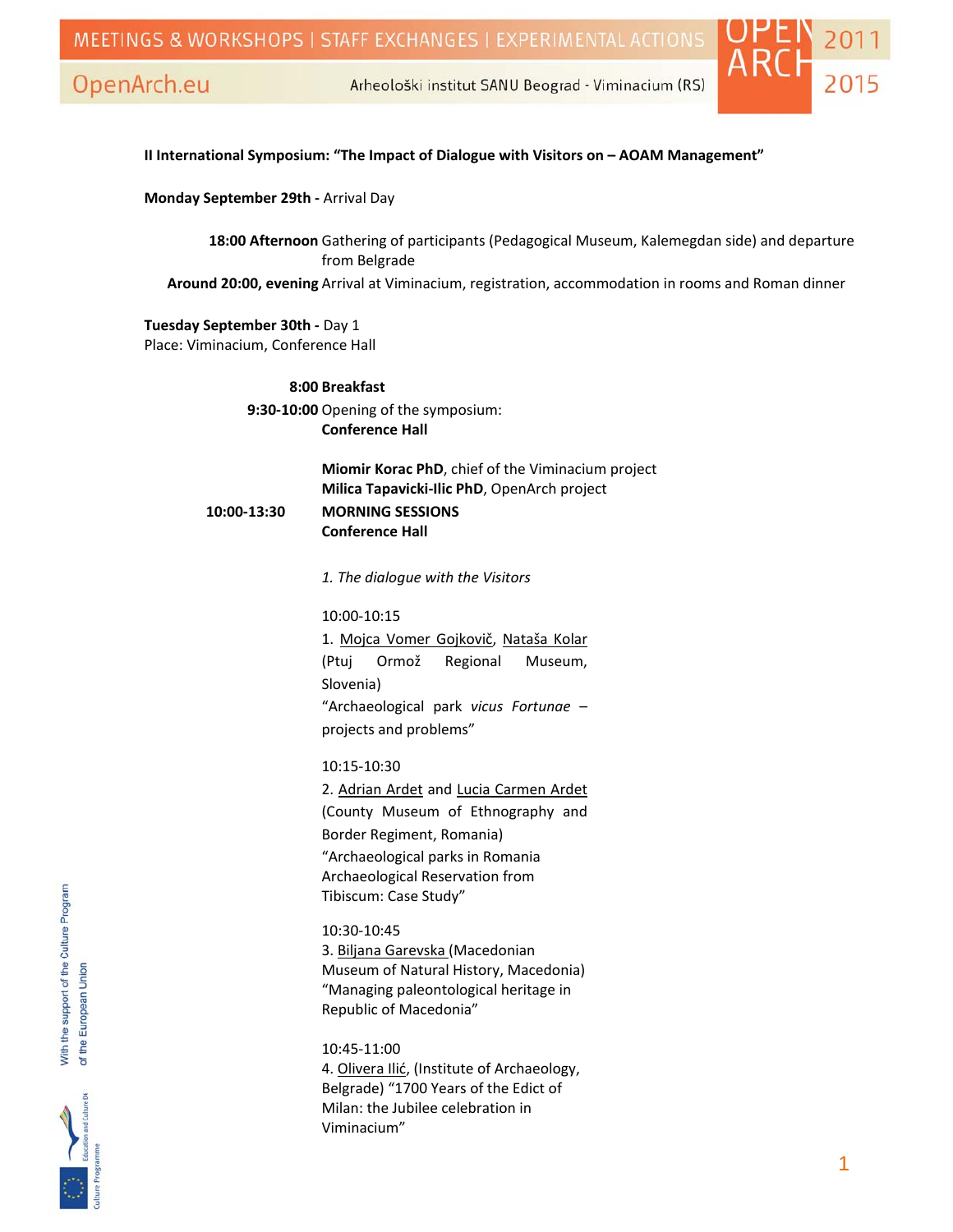

Arheološki institut SANU Beograd - Viminacium (RS)

#### *4a. The Dialogue with Science*

#### 11:00‐11:15

5. Srdjan Obradovic (Chivalric Company of Golden Keg, Serbia) and Djordje Mandrapa (Chivalric Company of Saint Theodore Stratelates, Serbia) "Living history as a form of experimental archeology and its role in the promotion and popularization of historical and archeological discoveries"

11:15‐11:30 6. Milica Tapavički‐Ilić, Jelena Anđelković Grašar (Institute of Archaeology, Serbia) "Science in service of management: Archaeological Park Viminacium"

#### **11:30:12:00 Coffee break**

*4a. The Dialogue with Science*

#### 12:00‐12:15

7. Vasilka Dimitrovska (Haemus, Macedonia) and Ivica Milevski (University "Ss. Cyril and Methodus", Macedonia) "Heritage Recourse Management and Tourism Promotion of Northeast Macedonia"

#### 12:15‐12:30

8. Nemanja Mrđić, Snežana Golubović (Institute of Archaeology, Serbia) "Vision of development – Serbian section of Roman Limes"

*3. The Dialogue with Skills*

12:30‐12:45 9. Vesna Živanić (Hometown museum Paraćin, Serbia)

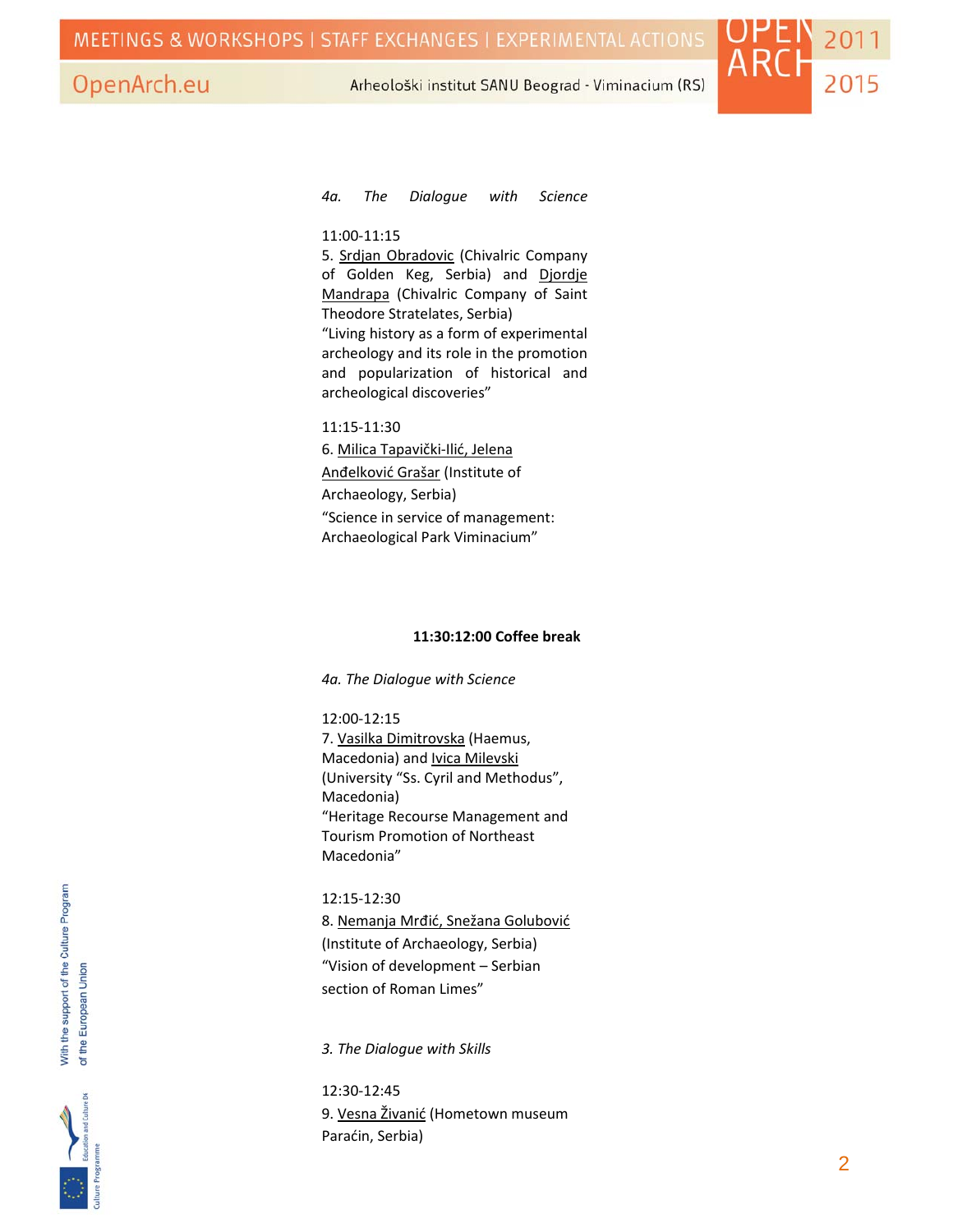Arheološki institut SANU Beograd - Viminacium (RS)



"The Macro ‐ litichs usage in the pottery production in Neolithic of the Central Balkans, some archeological and experimental evidences"

#### 12:45‐13:00

10. Christos Boutsidis presenting the paper of Manousos Kambouris (Koryvantes assotiation, Greece) "Warfare in Mycenaean times: the Iliad as a paradigm and the applications emerging for experimental archaeology"

### 13:00‐13:15

11. Christos Boutsidis presenting the paper for Nikolaos Kleisiaris (Koryvantes assotiation, Greece) "Reconstructing the "Dipylon" Shield. Experimental archaeology, experiential testing and modern educational adaptations"

13:00‐13:15

## **13:30‐ 15:00 Lunch 15:00‐18:30 AFTERNOON SESSIONS Conference Hall**

 *2. The Dialogue with Museum Organizations*

15:00‐15:15 12. Eliana Gavrilović (National Museum in Belgrade, Serbia) "Museum's children's book as a communication tool with young visitors"

15:15‐15:30 13. Sanja Rutić and Ljubiša Vasiljević (National Museum Krusevac, Serbia) "Early Byzantine Fortress Ukosa ‐ Grad Stalac"

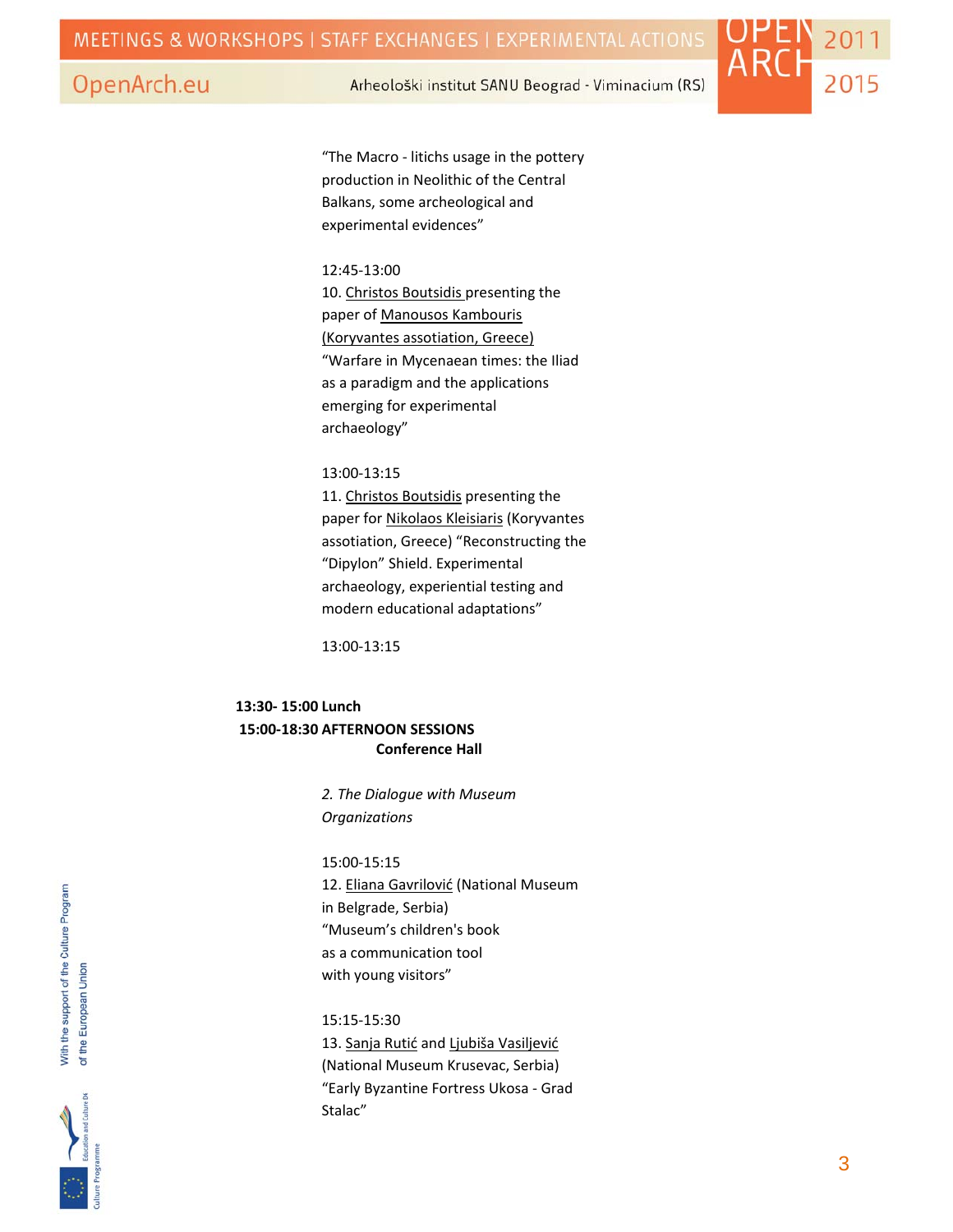Arheološki institut SANU Beograd - Viminacium (RS)



15:30‐15:45 14. Dragan Jacanović and Teodora Branković (National Museum Požarevac, Serbia) "The importance of the removable archaeological exhibitions for presentation of archaeological cultural heritage"

15:45‐16:45

*4b. The Dialogue with Science*

15:45‐16:45 16. Rüdiger Kelm, (AÖZA, Germany) "Educational Principles of the Stone Age Park in Albersdorf (Germany)"

16:45‐17:00 17. Steve Burrow, (National History Museum, Wales‐UK) "Visitor research and disabled access at St Fagans National History Museum"

17:00‐17:15 18. Steve Burrow, (National History Museum, Wales‐UK) "Growing thatch from ancient spelt: an experiment in mass‐production at St Fagans National History Museum"

17:15‐17:45 Discussion

#### **19:30 Dinner**

**Wednesday October 1st ‐** Day 2 Place: Viminacium, Green Room and Conference Hall

> **8:00 Breakfast 10:00‐13:30 MORNING PARALLEL SESSIONS Green room Conference Hall**

> > "Face to face" meetings of Project management and individual partners

*5. Experimental Archeology*

‐ Reconstruction of warrior techniques and nutrition of warriors, on the

With the support of the Culture Program of the European Union